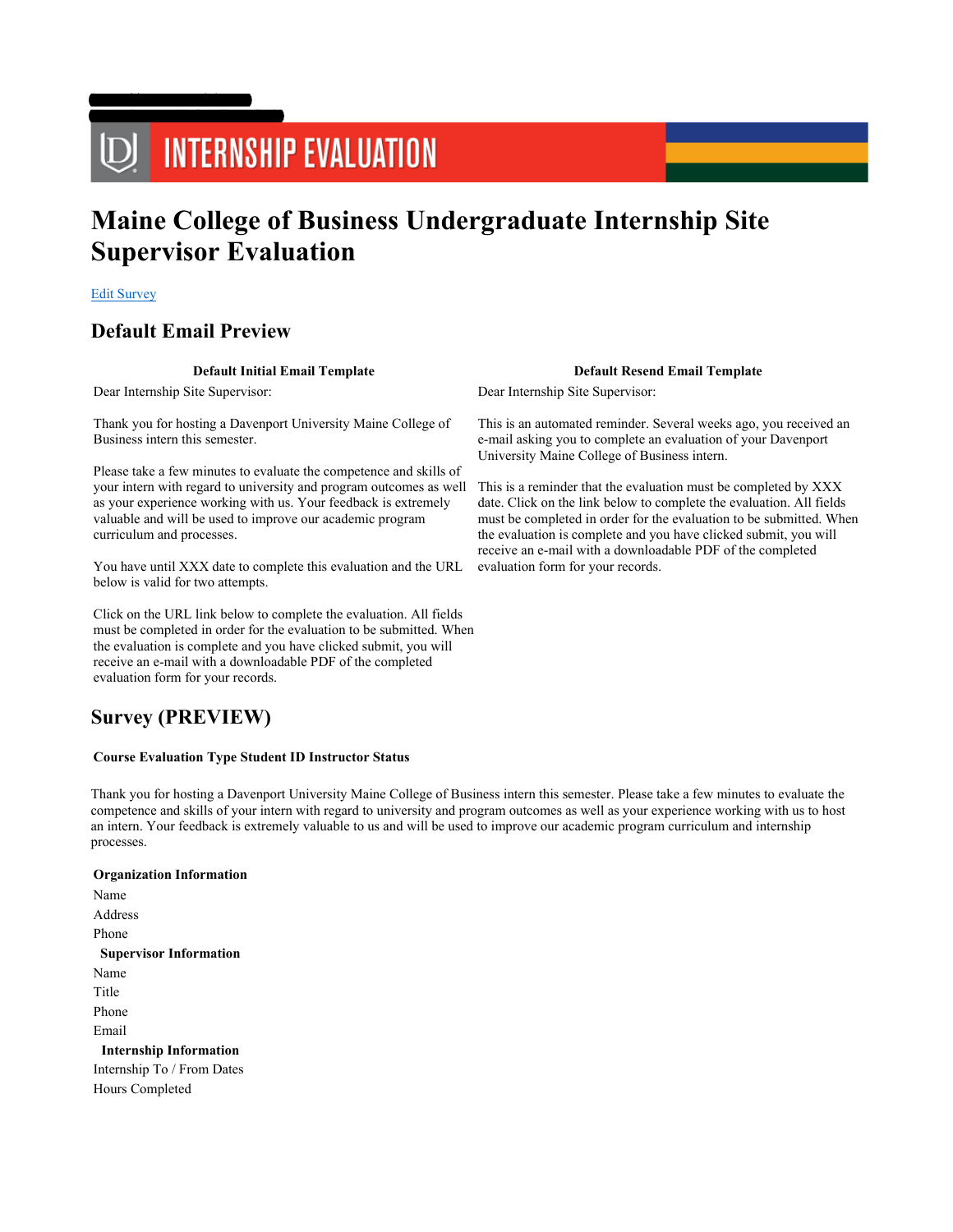## Davenport University Excellence System Outcomes

Using a scale of 1-5 where one indicates "NOT AT ALL PROFICIENT" and five indicates "EXCELS," please tell us the extent to which you feel your student intern is proficient or excels in the areas listed below.

- "NOT PROFICIENT" means that the student lacks the skill or competency necesssary for success at an ENTRY level in the work place.
- "PROFICIENT" means that the student has mastered the skill or competency at a level necessary for success at an ENTRY level in the workplace.
- "EXCELS" means that the student has shown a skill level higher than the expectation of ENTRY level in the workplace.
- If this is not a skill or competency that is necessary in the context of the work this intern ws performing, please select  $N/A = "Not$ Applicable."
- If you did not have the opportunity to observe the student utilizing one of the competencies listed below, please select Not Obs. = "Not Observed."

## Global and Intercultural Competance

|                                                                                                       | <b>Not Proficient</b> | Proficient                                     | <b>Excels</b>       | N/A                 | <b>Not Obs</b> |
|-------------------------------------------------------------------------------------------------------|-----------------------|------------------------------------------------|---------------------|---------------------|----------------|
|                                                                                                       | 1                     | 3<br>2<br>4                                    | 5                   |                     |                |
| Interacting successfully with people of other cultures and<br>backgrounds.                            | O                     | O<br>O<br>O                                    | O                   | O                   | O              |
| Taking into account diverse ideas, opinions and values when<br>making decisions and acting upon them. | O                     | O<br>○<br>O                                    | $\circlearrowright$ | O                   | O              |
| Exhibiting appreciation of different value systems.                                                   | O                     | $\bigcirc$<br>O<br>○                           | O                   | O                   | O              |
| <b>Civic and Social Responsibility</b>                                                                |                       |                                                |                     |                     |                |
|                                                                                                       | <b>Not Proficient</b> | Proficient                                     | <b>Excels</b>       | N/A                 | <b>Not Obs</b> |
|                                                                                                       | $\mathbf{1}$          | 3<br>2<br>4                                    | 5                   |                     |                |
| Working collaboratively within community contexts.                                                    | 0                     | $\bigcirc$<br>$\circ$<br>∩                     | O                   | O                   | O              |
| Behaving in a socially responsible manner.                                                            | 0                     | 0<br>0<br>∩                                    | O                   | O                   | O              |
| <b>Ethical Reasoning and Action</b>                                                                   |                       |                                                |                     |                     |                |
|                                                                                                       | <b>Not Proficient</b> | Proficient                                     | <b>Excels</b>       | N/A                 | <b>Not Obs</b> |
|                                                                                                       | $\mathbf{1}$          | 3<br>$\overline{2}$<br>$\overline{\mathbf{4}}$ | 5                   |                     |                |
| Recognizing complex, ethical issues as they arise in the workplace.                                   | O                     | ○<br>O<br>O                                    | O                   | O                   | O              |
| Behaving with integrity in workplace interactions.                                                    | O                     | O<br>O<br>O                                    | O                   | O                   | O              |
| Identifying solutions to moral and ethical problems.                                                  | Ω                     | ∩<br>Ω<br>Ω                                    | O                   | O                   | O              |
| <b>Critical and Creative Thinking</b>                                                                 |                       |                                                |                     |                     |                |
|                                                                                                       | <b>Not Proficient</b> | Proficient                                     | <b>Excels</b>       | N/A                 | <b>Not Obs</b> |
|                                                                                                       | $\mathbf{1}$          | 3<br>2<br>4                                    | 5                   |                     |                |
| Raising important questions.                                                                          | O                     | O<br>O<br>∩                                    | O                   | O                   | O              |
| Applying new perspectives to existing situations.                                                     | O                     | O<br>О<br>O                                    | O                   | O                   | O              |
| Forming logical conclusions supported by evidence.                                                    | 0                     | Ω<br>0<br>∩                                    | O                   | O                   | O              |
| Using innovative thinking.                                                                            | ∩                     | $\circ$<br>∩<br>○                              | O                   | O                   | O              |
| <b>Analysis and Problem Solving</b>                                                                   |                       |                                                |                     |                     |                |
|                                                                                                       | <b>Not Proficient</b> | Proficient                                     | <b>Excels</b>       | N/A                 | <b>Not Obs</b> |
|                                                                                                       | 1                     | 3<br>2<br>4                                    | 5                   |                     |                |
| Approaching a problem by using a logical, systematic, sequential<br>approach.                         | O                     | $\circ$<br>O<br>O                              | O                   | $\circlearrowright$ | O              |
| Identifying contextually relevant considerations in analyzing a<br>situation or making a decision.    | O                     | О<br>O                                         | O                   | O                   | O              |
| Interpreting and using data to better understand problems.                                            | O                     | 0<br>∩                                         | O                   | O                   | O              |
| Proposing solutions that are feasible for the workplace.                                              | O                     | $\circ$<br>O                                   | $\circlearrowright$ | O                   | O              |
| <b>Leadership and Teamwork</b>                                                                        |                       |                                                |                     |                     |                |
|                                                                                                       | <b>Not Proficient</b> | Proficient                                     | <b>Excels</b>       | N/A                 | <b>Not Obs</b> |
|                                                                                                       | $\mathbf{1}$          | $\mathbf{2}$<br>3<br>$\overline{\mathbf{4}}$   | 5                   |                     |                |
| Listening and responding constructively to other team members'<br>ideas.                              | O                     | $\bigcirc$<br>0<br>O                           | O                   | O                   | ○              |
| Reinforcing team members for their contributions.                                                     | $\bigcirc$            | $\circlearrowright$<br>$\circ$<br>O            | O                   | $\circlearrowright$ | O              |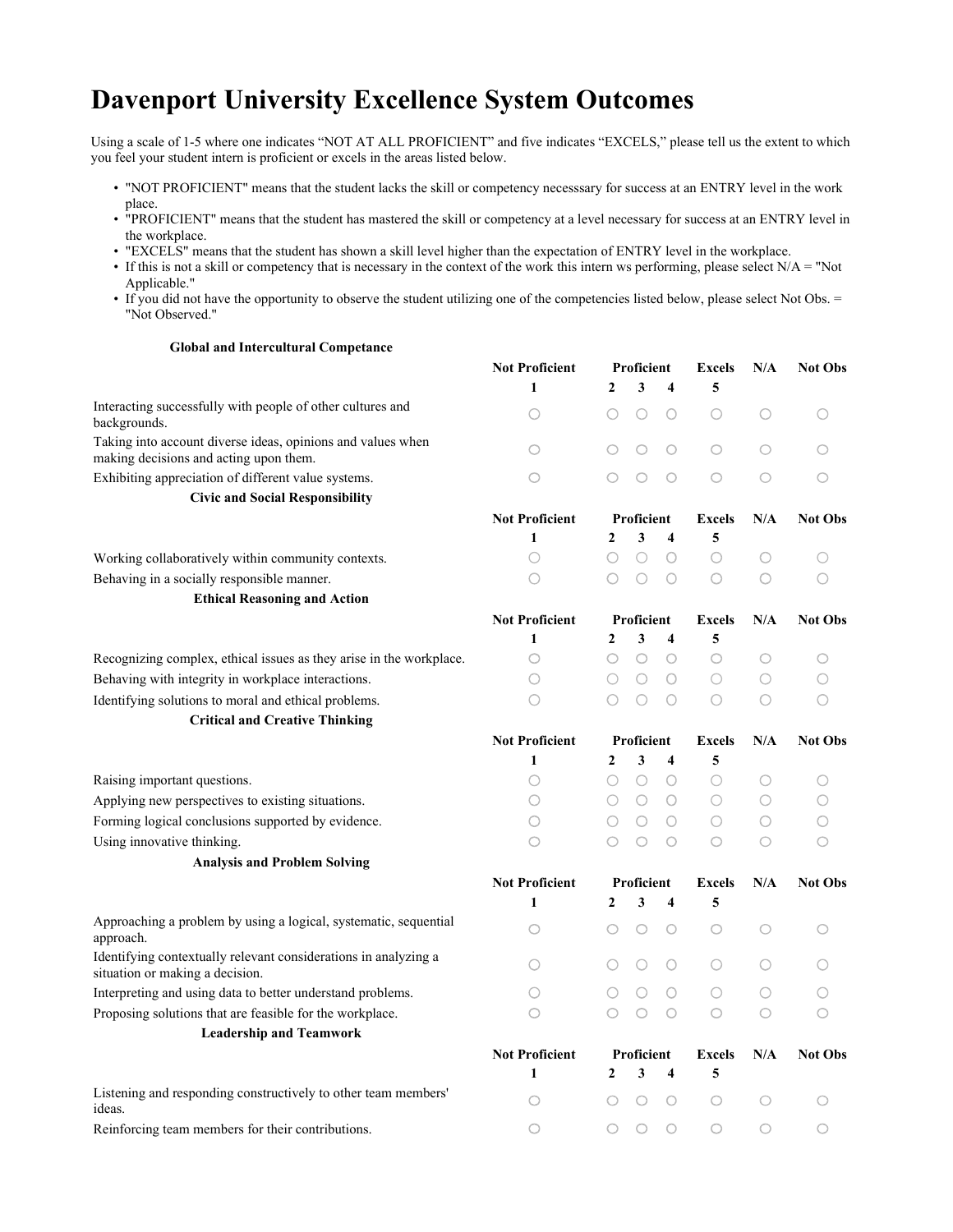| Providing assistance, information, and support to others, to build or<br>maintain relationships with them.              |                       |   |                   |            |               |            |                |
|-------------------------------------------------------------------------------------------------------------------------|-----------------------|---|-------------------|------------|---------------|------------|----------------|
| Recognizing and encouraging behaviors which contribute to<br>teamwork.                                                  | $\bigcirc$            |   | O                 | $\circ$    | $\bigcirc$    | $\bigcirc$ | ∩              |
| <b>Information Technology Proficiency</b>                                                                               |                       |   |                   |            |               |            |                |
|                                                                                                                         | <b>Not Proficient</b> |   | <b>Proficient</b> |            | <b>Excels</b> | N/A        | <b>Not Obs</b> |
|                                                                                                                         | $\mathbf{1}$          | 2 | 3                 | 4          | 5             |            |                |
| Using technology appropriately and efficiently to access needed<br>information (web browsers, databases, etc.)          | ∩                     |   |                   | O          | O             | 0          | ∩              |
| Using technology appropriately to effectively communicate with<br>others (email, instant messaging, social media, etc.) | ( )                   |   |                   | O          | 0             | 0          |                |
| Using software including, word processing, spreadsheets,<br>presentations effectively.                                  |                       |   |                   |            | 0             |            |                |
| Exhibiting appropriate depth of knowledge and skill in technology<br>to perform project assignments.                    | ∩                     |   |                   | O          | $\bigcirc$    | ○          | ∩              |
| <b>Written Communication</b>                                                                                            |                       |   |                   |            |               |            |                |
|                                                                                                                         |                       |   |                   |            |               |            |                |
|                                                                                                                         | <b>Not Proficient</b> |   | <b>Proficient</b> |            | <b>Excels</b> | N/A        | <b>Not Obs</b> |
|                                                                                                                         | 1                     | 2 | 3                 | 4          | 5             |            |                |
| Producing documents appropriate to the purpose/context of the<br>professional setting.                                  | ○                     |   |                   | О          | 0             | 0          |                |
| Expressing ideas clearly and concisely in writing.                                                                      | ∩                     |   |                   | Ω          | 0             | ∩          |                |
| Using appropriate mechanics, punctuation and sentence structure in<br>written documents.                                | ∩                     |   |                   | $\bigcirc$ | ∩             | ∩          |                |
| <b>Professional Communication</b>                                                                                       |                       |   |                   |            |               |            |                |
|                                                                                                                         | <b>Not Proficient</b> |   | <b>Proficient</b> |            | <b>Excels</b> | N/A        | <b>Not Obs</b> |
|                                                                                                                         | 1                     | 2 | 3                 | 4          | 5             |            |                |
| Establishing professional relationships.                                                                                |                       |   |                   | О          | O             | O          |                |
| Tailoring communications to effectively reach the intended<br>audience.                                                 | ○                     |   |                   | O          | O             | ∩          |                |
| Expressing themselves clearly in conversations and interactions<br>with others.                                         |                       |   |                   | $\bigcirc$ | $\bigcirc$    | ∩          |                |

## Davenport University Internship Process

At Davenport University (DU) we strive to continually improve our academic processes. Please provide us with feedback about your experience working with DU on this internship by rating your level of agreement with the following statements. (Using a scale of 1-5 where one indicates "NOT AT ALL PROFICIENT" and five indicates "EXCELS")

## Davenport University Internship Process

|                                                                                                                                                                  | <b>Not Proficient</b> | <b>Proficient</b> |   |   | <b>Excels</b> | N/A | <b>Not Obs</b> |
|------------------------------------------------------------------------------------------------------------------------------------------------------------------|-----------------------|-------------------|---|---|---------------|-----|----------------|
|                                                                                                                                                                  |                       | 2                 | 3 | 4 | 5             |     |                |
| I have a good understanding of the process for obtaining a<br>Davenport intern.                                                                                  |                       |                   |   |   | ( )           |     |                |
| I have a good understanding of the process for supervising a<br>Davenport intern.                                                                                | 0                     |                   |   |   | ∩             |     |                |
| I have a good understanding of the process for evaluating a<br>Davenport intern.                                                                                 | ∩                     |                   |   |   | ∩             |     |                |
| The Davenport Experiential Learning Internship Agreement clearly<br>explains my responsibilities as a site supervisor/preceptor for the<br>internship.           |                       |                   |   |   | $\bigcirc$    |     |                |
| The Davenport faculty or staff member overseeing this student<br>intern adequately communicated the internship guidelines,<br>practices, and expectations to me. |                       |                   |   |   | $\bigcap$     |     |                |
| I had sufficient contact with the Davenport faculty or staff member<br>overseeing this student intern.                                                           |                       |                   |   |   | ∩             |     |                |
| Hosting this student intern met the expectations of my organization.                                                                                             |                       |                   |   |   | (             |     |                |
|                                                                                                                                                                  |                       |                   |   |   |               |     |                |